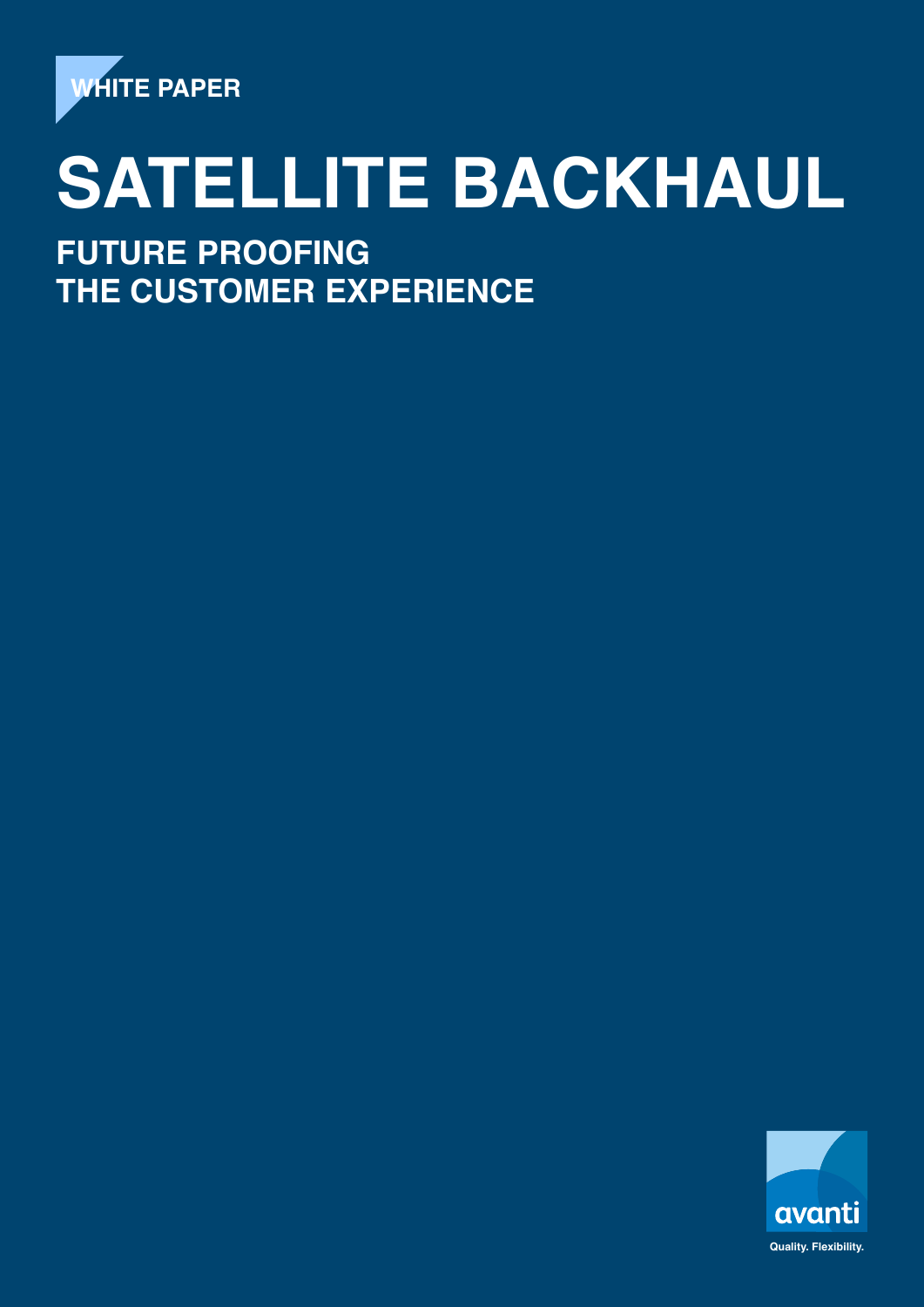

## **Executive Summary**

- Data demand is being driven by the increased popularity of connected devices, such as smartphones, tablets and laptops, as well as usage habits; most notably video content including HD streaming, Apps and Cloud services. Global mobile revenues are predicted to reach \$1,200tn<sup>1</sup> by 2020 driven by a sustained increase in global mobile data traffic, exceeding 68 Exabyte's (EB) per month in 2022<sup>2</sup>. 70% of this revenue will be generated over 3G and 4G networks.
- As the demand for data grows, Mobile Network Operators (MNOs) with a strategy focusing on Quality of Service (QoS) will gain the competitive advantage, as this will include extending the networks reach, especially to rural and remote areas. In order to deliver the best QoS, MNOs will improve existing cell site capability and densify their networks through the addition of microcells and/or small cells. This QoS improvement will result in increased demand for backhaul and this requires a rethinking of the strategy and technologies used. To deliver a superior service experience, even in the most remote and rural locations, the blend of backhaul technologies should be flexible, highly scalable, cost-effective and most importantly, future proof.
- A key challenge for MNOs is how to identify a backhaul strategy to accommodate both traditional and new technologies. MNOs that utilise a full range of backhaul technologies, including Ka-band satellite, will be at an advantage as they will deliver high quality mobile broadband services through ubiquitous 4G coverage. The advantage of better coverage and network user experience, in turn, drives customer satisfaction, a decrease in churn and increase in revenues (through increased usage and customer acquisition).
- Getting the backhaul strategy right requires overcoming both commercial and practical challenges. Commercial challenges include securing highly reliable, flexible, scalable backhaul at commercially viable rates. Practical challenges concern the seamless integration of backhaul services into increasingly complex network management systems.
- Ka-band satellite backhaul technology is vital for MNOs looking to provide the coverage, capacity and resilience required to guarantee 4G service ubiquity. Avanti Communications not only provides ultra-fast speeds and the resiliency MNOs require, but also provides end-to-end network integration for 3G and 4G. In addition, our world leading High Throughput Satellite technology also ensures the MNO's network is future proofed, as we are 5G ready.

<sup>1</sup> GSMA, Global Mobile Economy 2016

<sup>2</sup> Ericsson, Mobility Report, 2016

<sup>3</sup> Global Mobile Suppliers Association, June 2016.

<sup>4</sup> (GSMA, Q2 2016).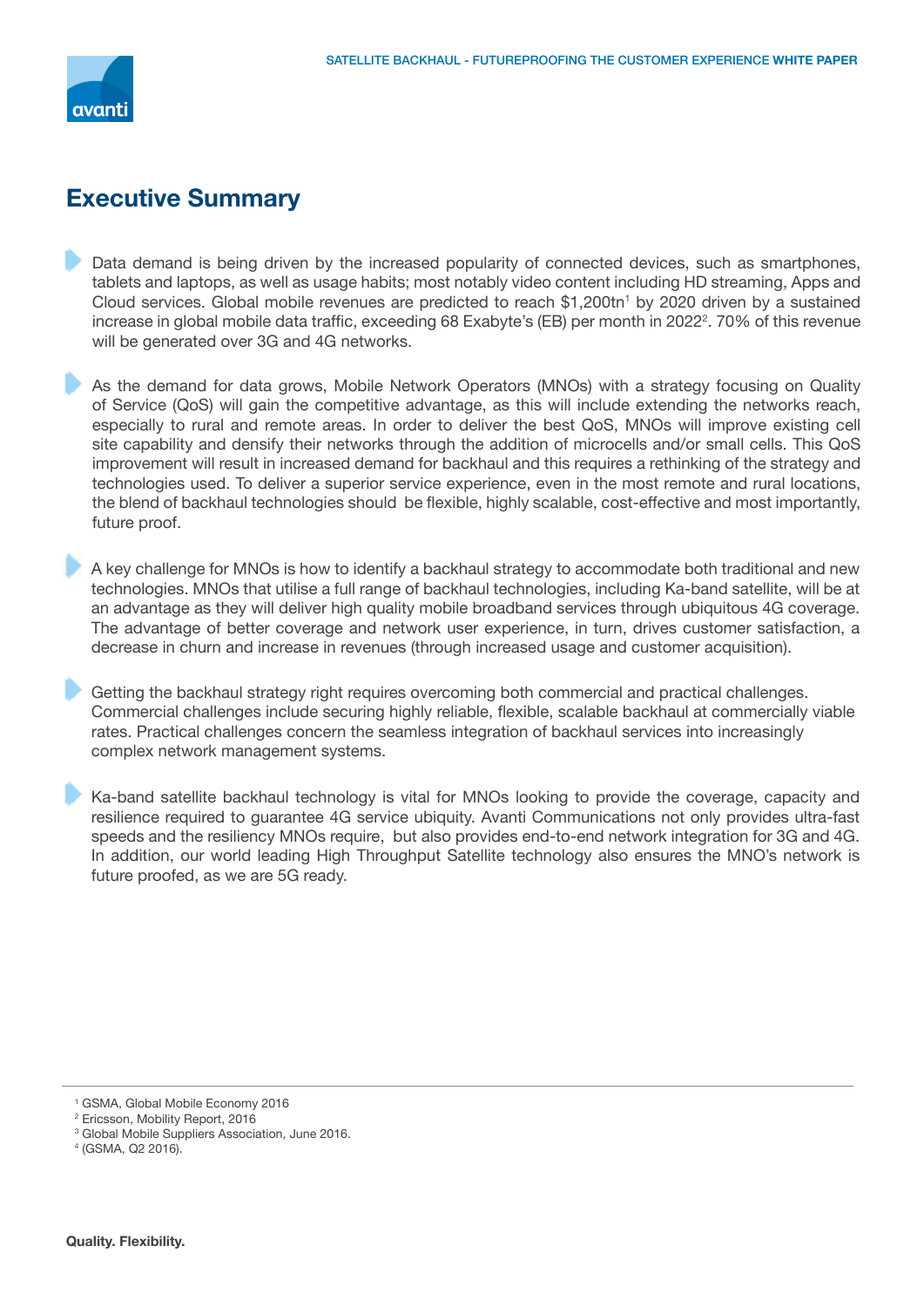

# **Resolving the 4G Backhaul Challenges**

Avanti is the world's first satellite operator to deliver 3G and 4G Satellite Backhaul services using Ka-band technology. Fundamental to the success of Avanti's Satellite Backhaul is the integration of Ka-band technology into MNOs' complex networks.



#### **Vodafone 3G**

Avanti is working with Vodafone to extend 3G mobile data connectivity to base stations that experience seasonal fluctuations in traffic. We deliver ultra-fast, ubiquitous coverage and provide flexible bandwidth capacity to meet the MNO's network demand, wherever it is.



#### **EE**

EE (part of the BT Group) was the first to launch 4G service in the UK in 2012. As part of its requirement to upgrade network resilience, reach and flexibility, EE has tasked Avanti to test, install and integrate a Satellite Backhaul service. This is the world's first major commercial deployment of 4G Satellite Cellular Backhaul. Avanti is providing backhaul to over 1,000 fixed base stations integrated into EE's national 4G network. The Avanti backhaul solution will provide management reports to ensure 4G network congestion and outage events are identified and resolved before a loss of customer experience can occur.

Mansoor Hanif, Director of Convergent Networks and Innovation at BT stated:

**"***We are delivering a highly resilient, truly nationwide 4G network and Avanti will play a key part in providing resilience and extending this network into rural areas***"** 

## **Conclusion**

 MNOs across EMEA have begun the transition from 2G and 3G networks to 4G networks. Furthermore, BT, Orange, Telefonica, DT and Vodafone have signed MoUs to begin 5G trials. Having a proven backhaul service to underpin 4G QoS, coverage and capacity requirements become a powerful platform for retaining the existing base and acquiring new customer revenues. Satellite Backhaul is an essential component of any backhaul service for MNOs to successfully manage the complexities of multiple existing technologies and the future transition to 5G.

 Avanti is the world leader in Satellite Mobile Backhaul. With a wholly owned satellite network and commercially proven backhaul propositions, Avanti offers the latest satellite technology and expertise to integrate backhaul into the most complex mobile networks. Importantly, our High Throughput Satellite technology is reliable, flexible, scalable and readily available for 5G.

#### **Make Avanti your partner for today and tomorrow's backhaul requirements.**

We'll be in touch in the next few days to provide the more detailed version of this whitepaper and answer any questions you might have about satellite backhaul. In the meantime, please visit our website [to find out more](http://goo.gl/rYUNNS) [about our Smarter Backhaul.](http://goo.gl/rYUNNS)